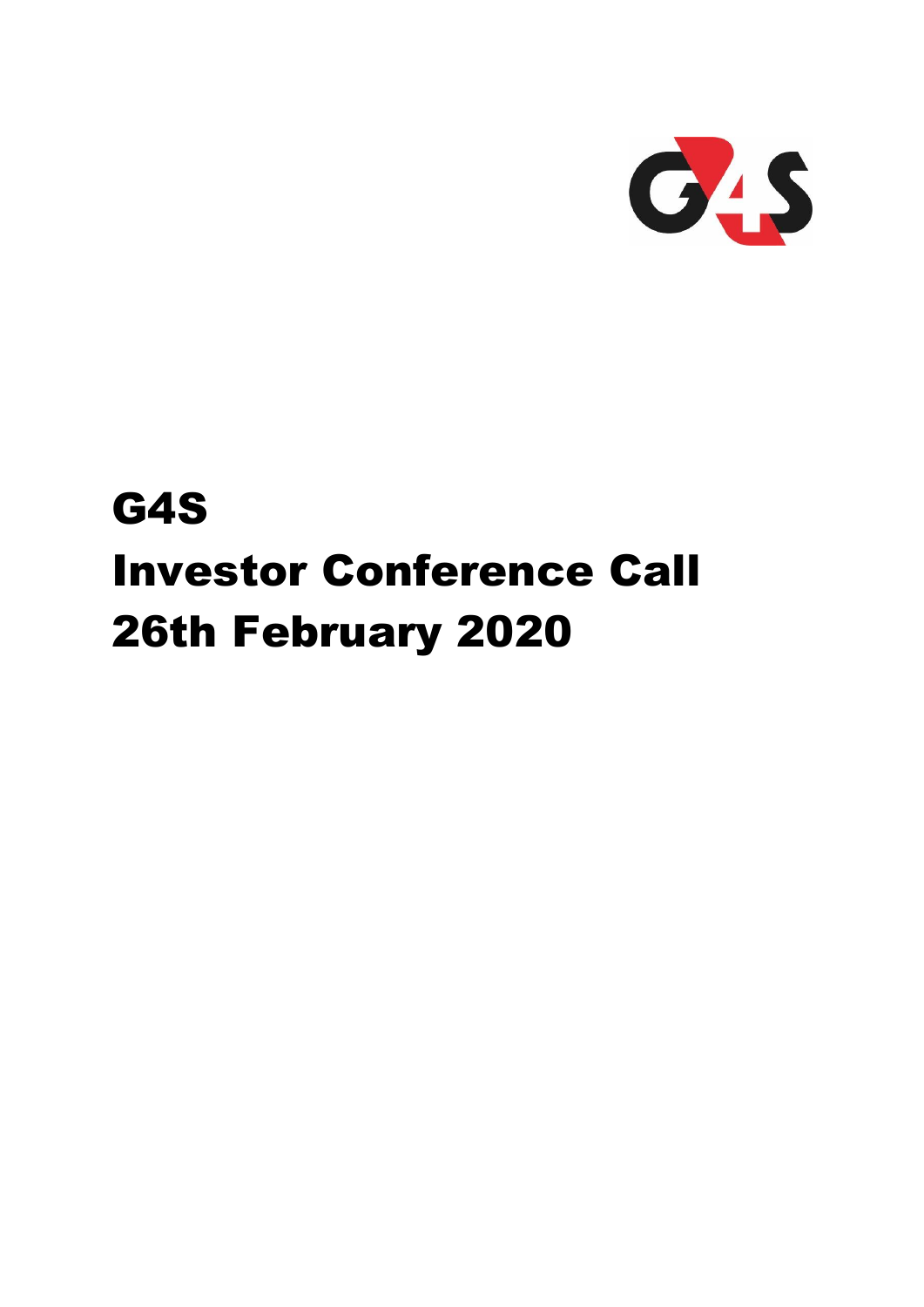# **G4S**

**Ashley Almanza, Chief Executive Officer Helen Parris, Director of Investor Relations**

**Questions From Robert Plant, Panmure Gordon Nick Kissack, Schroders - via email Steve Goulden, Deutsche Bank - via email Paul Checketts, Barclays Capital Chirag Vadhia, HSBC Sylvia Barker, JP Morgan Kean Marden, Jefferies Edward Stanley, Morgan Stanley Steve Goulden, Deutsche Bank**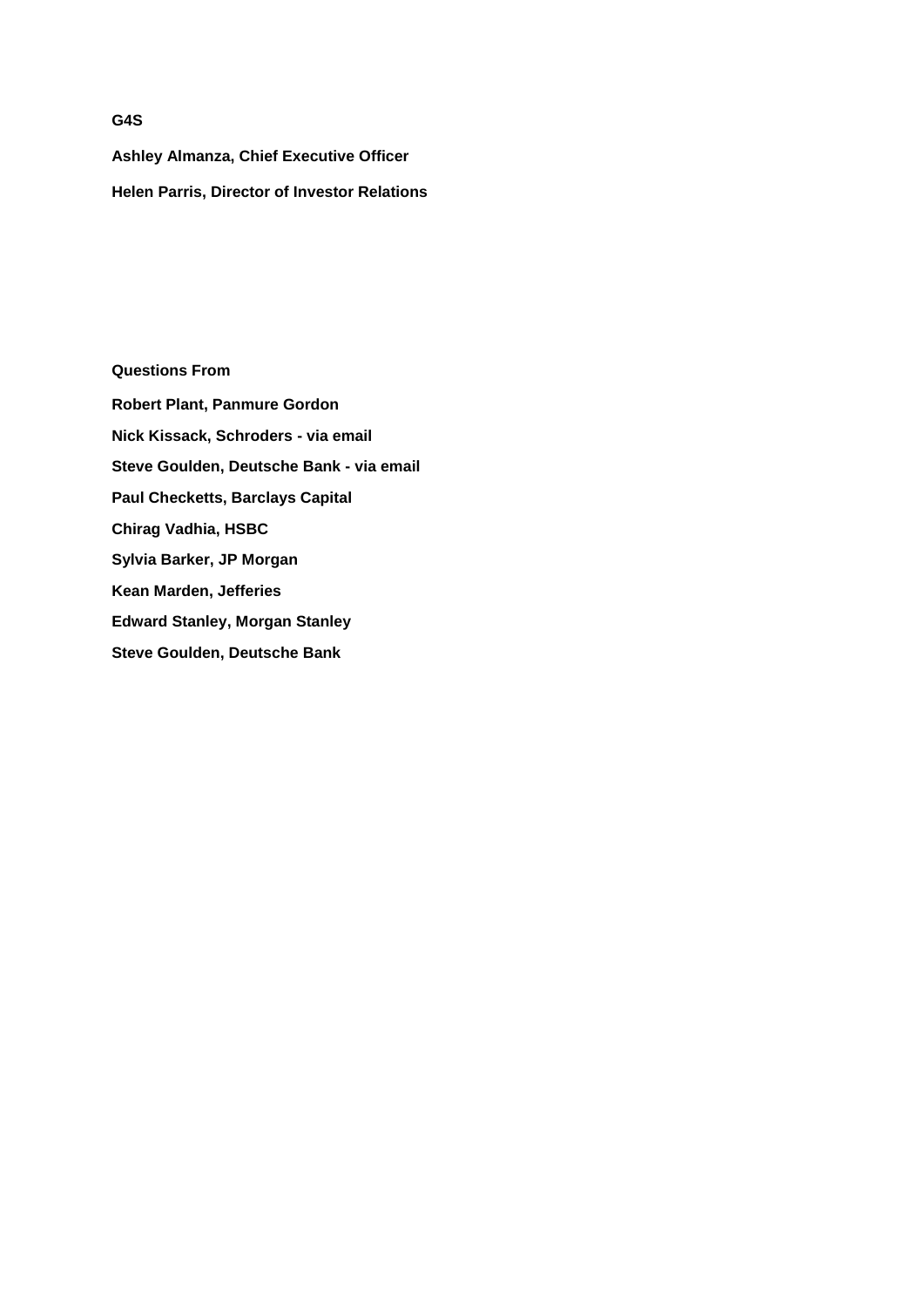# *Introduction*

## **Helen Parris, Director of Investor Relations**

Hi good afternoon everyone. Thank you for joining this webcast at short notice, this is Helen Parris, and I'm joined by Ashley Almanza, our Chief Executive Officer.

Ashley will now make a short presentation, using the slides that accompany this webcast and then we have some time for Q&A. So Ashley.

. . . . . . . . . . . . . . . . . . . . . . . . . . . . . . . . . . . . . . . . . . . . . . . . . . . . . . . . . . . . . .

# *Presentation*

## **Ashley Almanza, Chief Executive Officer**

Thank you very much Helen.

Before we turn to the presentation, ladies and gentlemen can I draw your attention to the customary disclaimer on slide 2 of the pack and ask you to please read that carefully.

Now turning to the transaction, which we announced this afternoon, we have today agreed to sell the majority of our conventional Cash businesses to the Brink's Company. The businesses that are being sold have revenues of around £600m and profits of £67m for the full year 2019. That is profit before interest, tax and amortisation.

These businesses have approximately 25,000 employees, G4S employees who will transfer to the Brink's Company on completion.

The deal has an enterprise value of £727m, representing a multiple of 10.8 times full year 2019 PBITA.

Net proceeds comprise cash of £670m and a further £60m of net liabilities which are assigned to Brink's on completion.

Pro forma net debt to EBITDA at the 31st of December, accounting for this transaction would be 2.4 times.

Now the transaction follows a comprehensive review by the company and the Board, which we announced at the end of 2018, the Cash Separation Review. And the Board has, after careful consideration, concluded that the company should, and it's in the best interests of the company, to retain and develop our high growth, high margin payment in Cash Technology business, which own market leading brands and solutions, such as Retail Cash Solutions in North America, Cash 360, Deposita, and G4S Pay. Those will be retained by the Group.

The Board has also determined that it's in the best interest of the company and pension fund members to retain the UK Cash business. The UK Cash business has most of the Group's current and deferred pensioners and it also is ideally positioned, of course, to offer outsourcing services to both businesses and banks in the UK. Thereby helping to ensure that the UK continues to have a reliable and an efficient cash infrastructure.

Now I'm turning to our next slide which summarises completion stages. 97% of the proceeds will be realised in 2020, 75% in the first half, a further 22% in the second half and then the residual 3% to be realised after the 31st of December 2020.

As is typical with these deals, completion is subject to customary consultation and approval processes.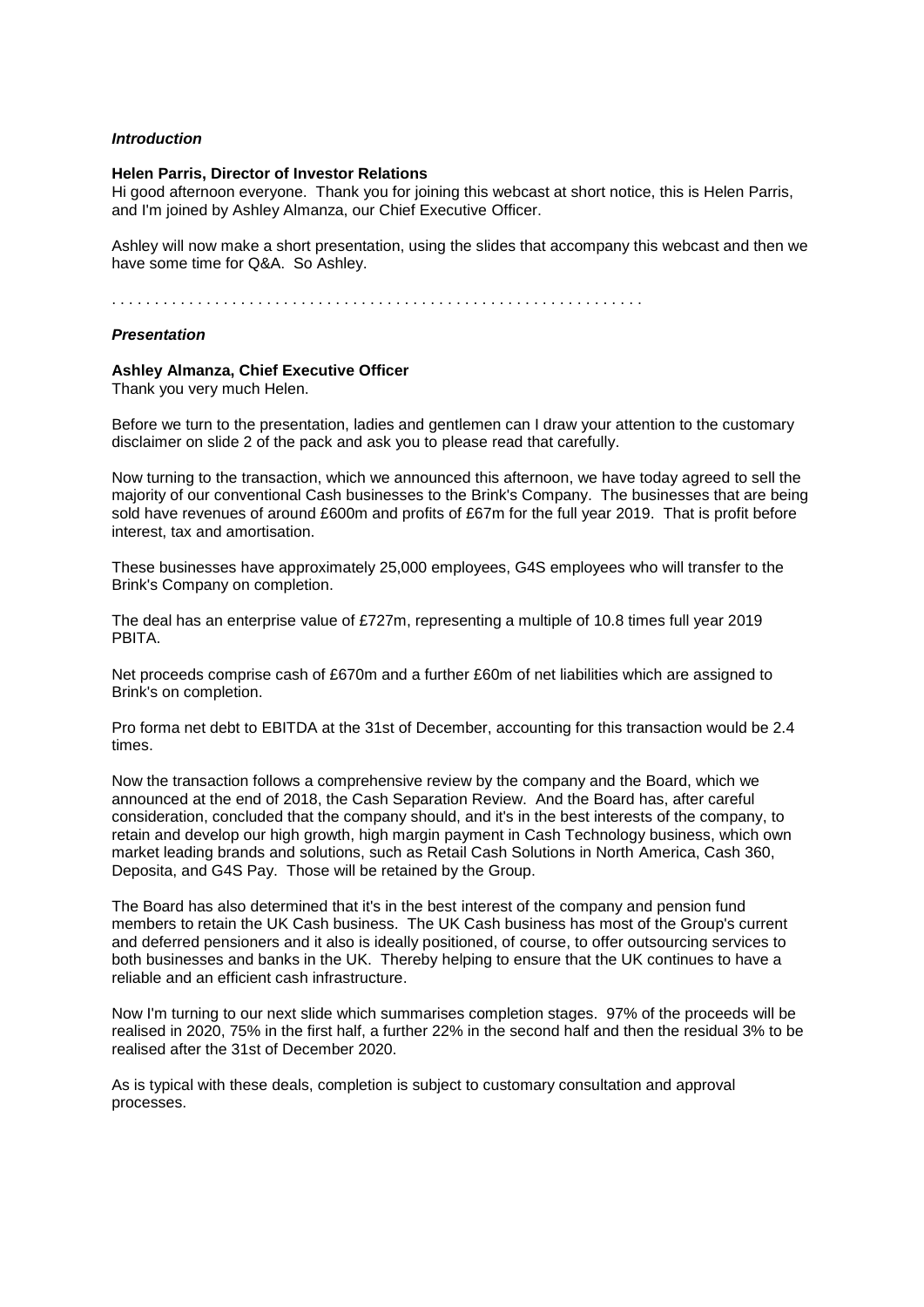Turning to our next slide, the transaction that we announced today marks the successful conclusion of our Cash Separation Review. It realises fair value for our conventional Cash businesses, the majority of which are sold under this deal, realising a multiple of 10.8 times.

The Board has concluded that this is superior to the demerger option which was also carefully considered by the Board as part of our Cash Separation Review.

The transaction is an important milestone in the execution of our corporate strategy. It enables us to further focus on the growth of our core Integrated Security Solutions business and at the same time to continue to develop our high growth, high margin Cash and Payment Technology business.

This deal also provides the Group with the financial flexibility to continue to invest in our core businesses. And it facilitates a simplified Group structure, which enables us to pursue efficiencies of £15m to £20m over the course of this year and next year.

The Board believes that this enhanced focus and financial strength, will deliver material benefits to our customers, shareholders and employees.

Turning to our last slide, this, I think illustrates the effect this transaction on the Group's composition. 92% of our revenues will come from our Secure Solutions business, 4% from conventional Cash and 4% from Cash Technology.

At the PBITA level 87% from our Secure Solutions business, 6% from conventional Cash businesses and 7% of our profits from Cash Technology. All of this data on a pro forma 2019 basis.

That concludes our short presentation ladies and gentlemen and we would be happy to take any questions you might have. If you have a question please type it below and submit. And for those joining by phone please press \*1 on your keypad. We're ready for the first question.

. . . . . . . . . . . . . . . . . . . . . . . . . . . . . . . . . . . . . . . . . . . . . . . . . . . . . . . . . . . . . .

#### *Questions and Answers*

## **Helen Parris, Director of Investor Relations**

So I think the first question is going to come from Robert Plant who has dialled in. So operator if you could open that line that would be great, thank you.

. . . . . . . . . . . . . . . . . . . . . . . . . . . . . . . . . . . . . . . . . . . . . . . . . . . . . . . . . . . . . .

#### **Robert Plant, Panmure Gordon**

Hi Helen and Ashley, two questions please.

Will Technology be run completely separate to Brink's or is there going to be any kind of relations because there is probably some country overlap?

And secondly, was Brink's interested in buying the Cash Technology business and you couldn't agree a price, or it was never really up for sale? Thanks.

. . . . . . . . . . . . . . . . . . . . . . . . . . . . . . . . . . . . . . . . . . . . . . . . . . . . . . . . . . . . . .

#### **Ashley Almanza, Chief Executive Officer**

Good afternoon Rob, thanks for your question. In terms of will this be run separately, yes our Cash Technology businesses will be run and increasingly already are run in a coordinated way. Our development programme, software development programme is already highly coordinated and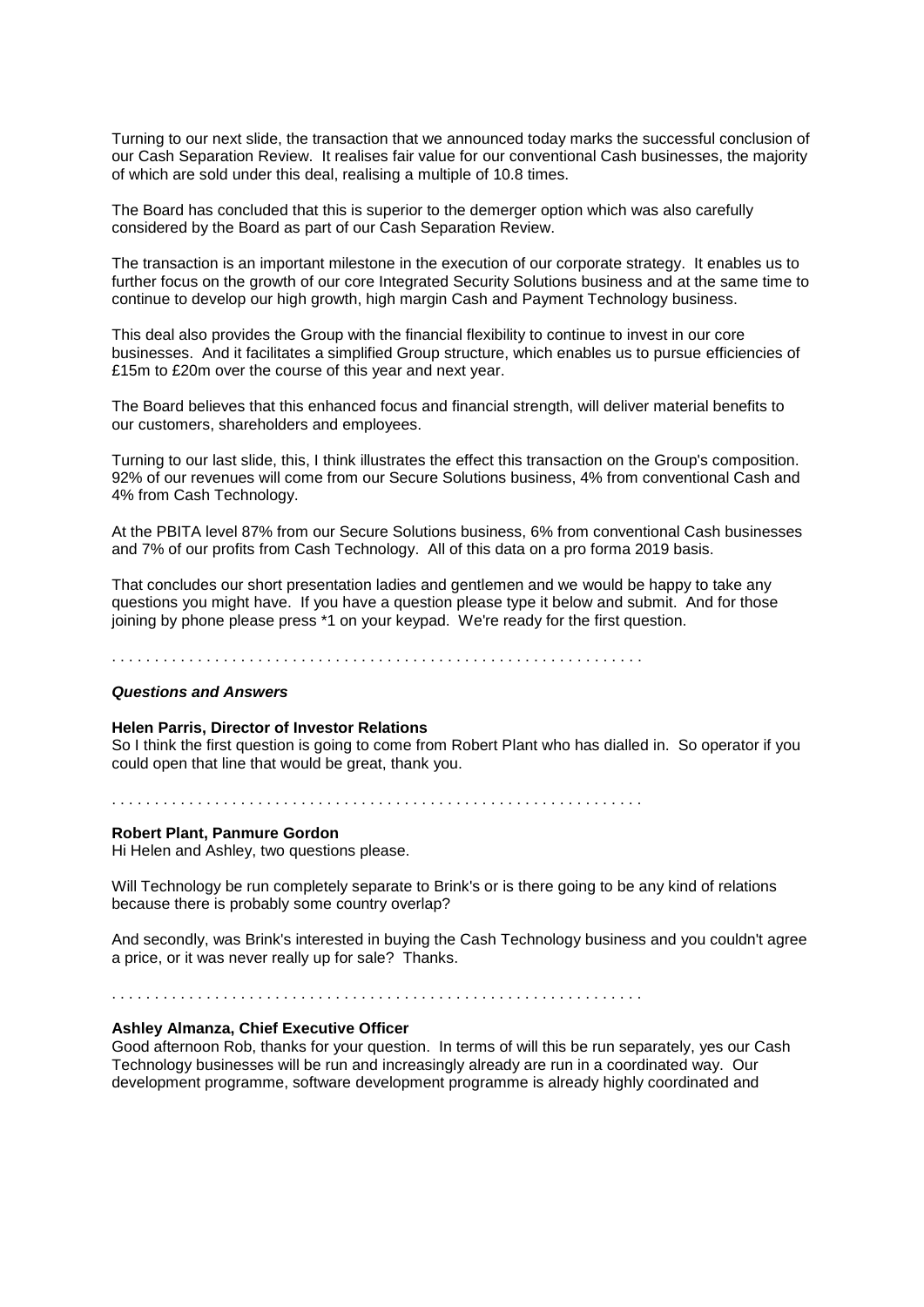eventually we will have common platforms for all of our brands. So it will be run as a single business and a separate business.

We will continue to provide support to the Brink's Corporation, you know, it's clearly in our interests for them to be an important customer, so we will continue to provide them with support services in those countries where there is an installed base and where they want to, for example, continue to sell Smart Safes, such as Deposita we will be only too happy to continue to supply Brink's with Deposita or Cash 360, but we will continue to own the technology and the IP.

On the second part of your question, I'm not going to comment specifically on Brink's, I think, I hope that we're on public record having said that over recent years we've had numerous expressions of interest from strategic and sometimes financial buyers in our Cash Technology business.

We continue to believe that it's in the best interest of the company to develop and grow that business. It's still growing very rapidly; it's a high margin business. We think we can add a lot of value; we've got a strong team, a very strong proposition, market leading products. And it's at a fairly early stage of development. We had to remind ourselves that the biggest of our Technology businesses didn't exist really five or six years ago, didn't have any revenue, let alone profit.

So it's an early stage business. We're still, I think, adding a lot of value, we launched in 2019 our first small box solution in the United States and it's done phenomenally well, I think, you know easily competing and winning some of the biggest opportunities during 2019 in the market place.

So I'm sure that it'll be something that people continue to look at but for now we're focused on developing and growing it. Thanks Rob.

# . . . . . . . . . . . . . . . . . . . . . . . . . . . . . . . . . . . . . . . . . . . . . . . . . . . . . . . . . . . . . .

# **Helen Parris, Director of Investor Relations**

So I'm going to ask a couple of sort of similar questions that have come through, emailed through to me. So one is from Nick Kissack at Schroders, saying are the £15m to £20m reduced overheads incremental or just to offset any stranded costs left?

And similarly we had a question from Steve Goulden at Deutsche Bank saying please can you give some more colour on the £15m to £20m?

. . . . . . . . . . . . . . . . . . . . . . . . . . . . . . . . . . . . . . . . . . . . . . . . . . . . . . . . . . . . . .

#### **Ashley Almanza, Chief Executive Officer**

Yes, so the £15m to £20m will eliminate some costs that are no longer needed, I wouldn't describe then necessarily as stranded costs. We're going to be a simpler organisation, there's probably £6m or £7m of costs that we will no longer need directly and then in addition to that we will over time reduce our overhead structure.

So these businesses that we're selling do require overhead support, not only what you might normally consider overhead support, such as finance, HR, support functions, operational support, but Cash Handling, conventional Cash Handling is a business that does require additional assurance and additional operational support and we'll be able to run the business with leaner resources for the businesses that we have retained.

You know most of what we have retained, apart from the UK Cash business, is Cash Technology with a different overhead structure and so that's some of what you might call stranded costs, £6m or £7m and the balance are incremental. Thank you.

. . . . . . . . . . . . . . . . . . . . . . . . . . . . . . . . . . . . . . . . . . . . . . . . . . . . . . . . . . . . . .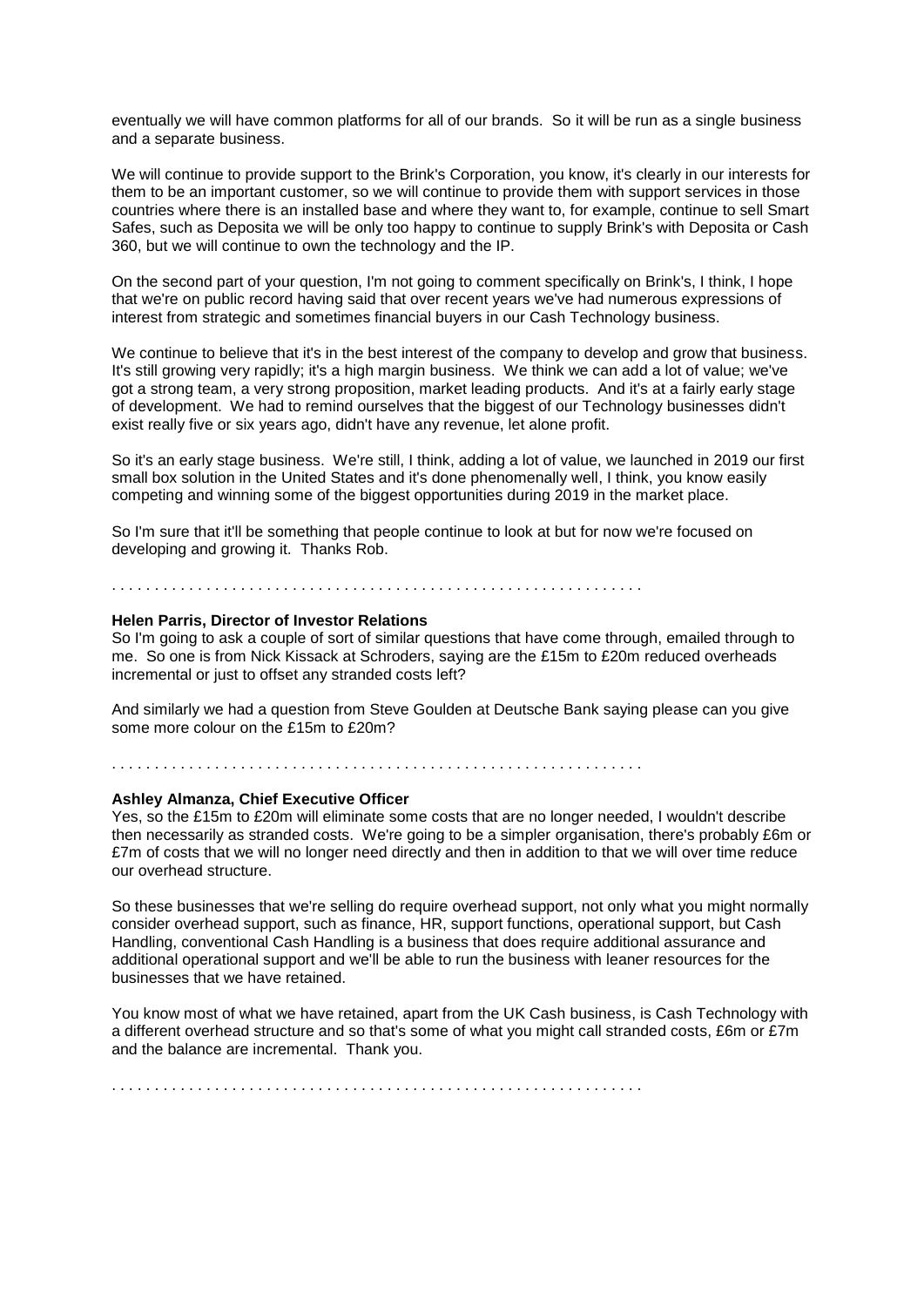## **Helen Parris, Director of Investor Relations**

Thank you and we're now going to go back to some of the questions that we've got on the call, so operator if you could open those thank you.

. . . . . . . . . . . . . . . . . . . . . . . . . . . . . . . . . . . . . . . . . . . . . . . . . . . . . . . . . . . . . .

# **Telephone Operator**

The next question comes from Paul Checketts from Barclays Capital. Paul your line is now open.

. . . . . . . . . . . . . . . . . . . . . . . . . . . . . . . . . . . . . . . . . . . . . . . . . . . . . . . . . . . . . .

# **Paul Checketts, Barclays Capital**

Hi, can I just run through a few questions?

The first, just following up on the cost base post disposal, will there be upfront cash costs of achieving that £15m to £20m reduction?

And then Ashley it sounded there like you were saying maybe £7m, £6m, £7m straight away and the rest over a slightly longer period, maybe you'd give us a bit more colour on that?

And then after that, I'm looking at the announcement from Brink's and they are saying UK, South Africa and some other smaller countries, remaining. Can you just flesh out what will be left please? And I can hazard a guess, but why they weren't part of the transaction?

And lastly, the £60m of liabilities that transfer over to Brink's maybe you'd just give us a sense of what actually is included I that and what will remain from the liabilities side? I suppose I'm asking what are the pension assets and liabilities of the UK business? Thanks.

. . . . . . . . . . . . . . . . . . . . . . . . . . . . . . . . . . . . . . . . . . . . . . . . . . . . . . . . . . . . . .

# **Ashley Almanza, Chief Executive Officer**

So let me see if I can remember all of those. So Paul there will be some cash costs up front during 2020 and there will be some cash costs next year as well. You know we'll be giving more colour on that when we announce our prelims on the 11th of March, but I think you can assume that the sort of cash outlays that we've talked about in previous restructuring programmes will apply here. But we will look forward to giving you more colour on that on the 11th of March with our full year results.

Phasing, yes we would - I think you suggested the £6m or £7m would be, you know, the first to go - I think that's right, that's the sort of approach that we take this year. We'd go after the most obvious, i.e. that so called stranded costs.

In terms of remaining businesses and the rationale, I think the Cash Technology businesses I think the rationale is clear. They are quite different businesses, early stages of development, high growth, high margin and as I said earlier we continue to believe we can add substantial value there.

The other businesses - the UK, obviously - well the UK has most of the Group's current and deferred pension fund members and so we had to look at that carefully as a Board, and in the end concluded that it was in the best interests of both the company and pension fund members that that remained with the Group. We obviously have had an ongoing dialogue with the trustees since we announced the Cash Separation Review and that was the conclusion that we came to in relation to the UK.

Other businesses, South Africa is a bit unusual, it's probably now one of the most integrated in terms of our Technology business, Cash Technology business, Deposita and the conventional Cash business. Most of what we have been selling in recent years has been sold on integrated contracts, so the customer buys a service that includes both the conventional and the technology business. And until fairly recently we also had a minority shareholders in those businesses and we were going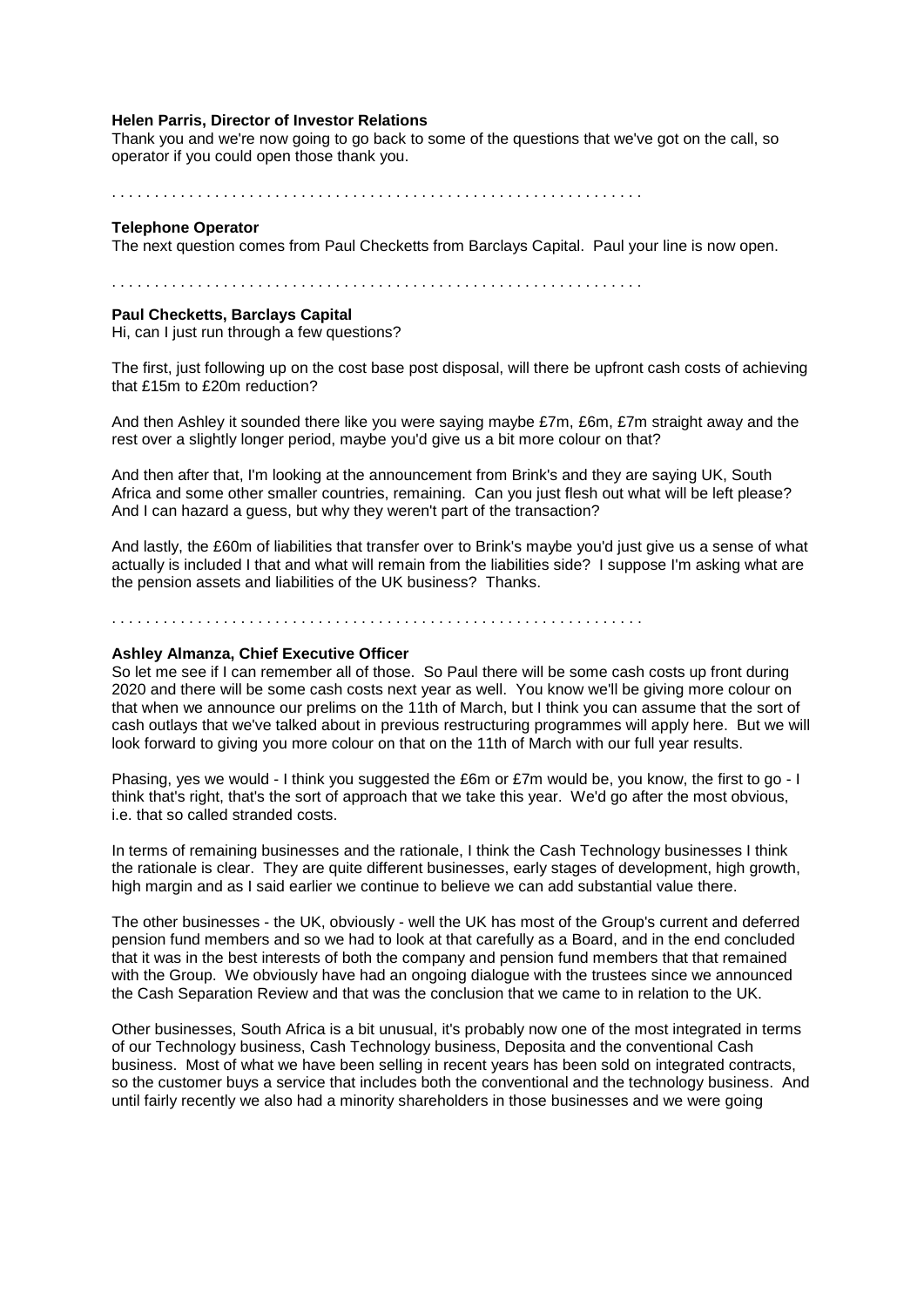through a process of buying out our minority shareholders. So principally because of the degree to which Deposita was integrated into that business it made sense to keep it with our other technology businesses.

Those are the - I mean obviously Retail Cash Solutions, Cash 360, G4S Pay, they all remain for the same reason. On a slightly smaller scale, Greece and Morocco. And I think the simple rational here is at a certain scale it just is uneconomic to separate these businesses. And they are performing reasonably well; it didn't make sense below a certain scale to separate. So that was, in round terms, the way we thought about the parameter.

In terms of liabilities, the UK pension liability remains with the UK Cash business. The other businesses that have pension liabilities those go with the businesses. They are not anything like the sort of scale that we have in the Group, so fairly modest. And then I suppose the single biggest item I'd call out in terms of liabilities would be financial leases that are going across.

I think I've covered all of your questions Paul.

. . . . . . . . . . . . . . . . . . . . . . . . . . . . . . . . . . . . . . . . . . . . . . . . . . . . . . . . . . . . . .

# **Paul Checketts, Barclays Capital**

Yes, thanks for that.

. . . . . . . . . . . . . . . . . . . . . . . . . . . . . . . . . . . . . . . . . . . . . . . . . . . . . . . . . . . . . .

# **Ashley Almanza, Chief Executive Officer**

Thanks Paul.

. . . . . . . . . . . . . . . . . . . . . . . . . . . . . . . . . . . . . . . . . . . . . . . . . . . . . . . . . . . . . .

# **Telephone Operator**

Our next question comes from Chirag Vadhia, from HSBC. Chriag, your line is now open.

. . . . . . . . . . . . . . . . . . . . . . . . . . . . . . . . . . . . . . . . . . . . . . . . . . . . . . . . . . . . . .

# **Chirag Vadhia, HSBC**

Hi, thanks for taking my questions.

Just two - if I could just get a bit more colour behind the decision on the phasing of the cash proceeds?

And secondly just - I guess what your plans would be for the UK Cash business as you've just mentioned there, that you'll retain? Thanks.

. . . . . . . . . . . . . . . . . . . . . . . . . . . . . . . . . . . . . . . . . . . . . . . . . . . . . . . . . . . . . .

# **Ashley Almanza, Chief Executive Officer**

So thank you for your questions. The phasing is frankly just a practical matter. We have agreed a transition plan, I think it's important to remember that in many cases this is a carve out; we're carving the business out where it shares common services, overheads with our security business. And so some of this is a practical matter of getting the transition plan implemented.

There are also consultations that we have to go through. These are fairly standard. So for example employee consultation, works council consultations. This is not new territory for either us or Brink's. As you will know we've sold Cash businesses over the years in North America and Latin America and other parts of the Group. And these are fairly routine processes, but they do take time and so they are not all on the same timetable for those reasons. Those are the main reasons.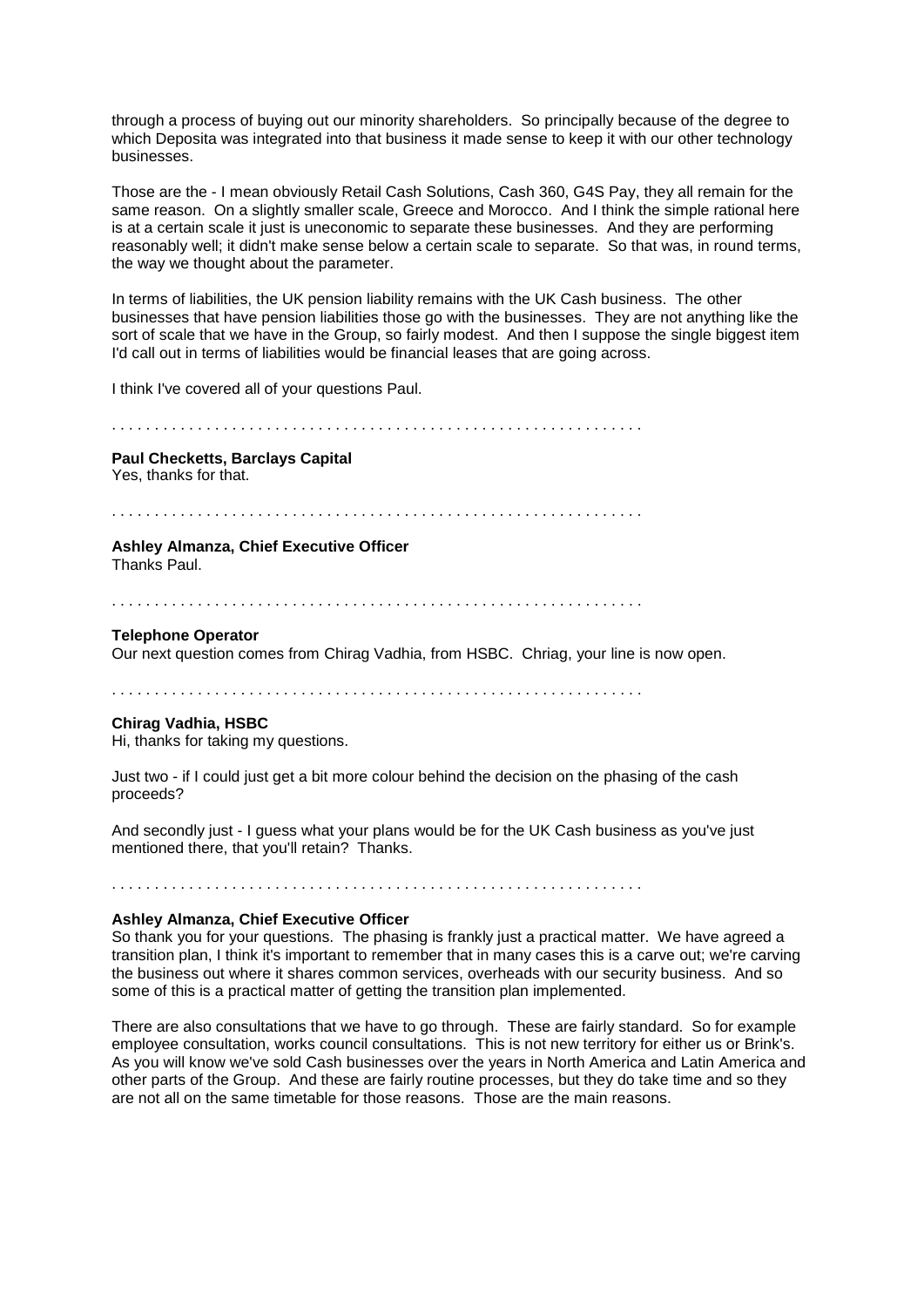And then your question regarding the UK Cash business, I think it's just safe to assume that that will remain in the Group for the foreseeable future.

. . . . . . . . . . . . . . . . . . . . . . . . . . . . . . . . . . . . . . . . . . . . . . . . . . . . . . . . . . . . . .

# **Chirag Vadhia, HSBC**

Great, thank you.

. . . . . . . . . . . . . . . . . . . . . . . . . . . . . . . . . . . . . . . . . . . . . . . . . . . . . . . . . . . . . .

## **Telephone Operator**

The next question comes from Silvia Barker from JP Morgan. Silvia your line is now open.

. . . . . . . . . . . . . . . . . . . . . . . . . . . . . . . . . . . . . . . . . . . . . . . . . . . . . . . . . . . . . .

**Ashley Almanza, Chief Executive Officer** Hi Sylvia.

. . . . . . . . . . . . . . . . . . . . . . . . . . . . . . . . . . . . . . . . . . . . . . . . . . . . . . . . . . . . . .

## **Sylvia Barker, JP Morgan**

Hi good afternoon.

A couple of questions please, firstly on the net debt. Could I just check what net debt to EBITDA base is that, if it's consensus it is pre IFRS 16, after IFRS 16 and that doesn't assume any kind of cash going out? Can I just check that?

And then secondly, just - we've touched on the pension a few times, but do you plan to pay that down at all in the UK?

And then finally, you've obviously used a variety of CIT providers for your Retail Cash Solution contracts in North America, do you foresee changing the split there and maybe using Brink's to a great extent following today's announcement? Thank you.

. . . . . . . . . . . . . . . . . . . . . . . . . . . . . . . . . . . . . . . . . . . . . . . . . . . . . . . . . . . . . .

#### **Ashley Almanza, Chief Executive Officer**

Thanks Sylvia, net debt is the definition we have consistently used for a while and it is post IFRS 16.

Pension - we are in discussions with the trustees, I think it's fair to say that with the employees remaining within the Group that that is a very different sort of discussion. That is to say that there isn't, in our view a Section 75 event, but obviously we need to conclude those discussions with the trustees and we look forward to giving you an update again, with the prelims on the 11th March.

CIT providers, this transaction has no direct bearing, there's no undertaking in this transaction to change our mix of CIT provision in North America. So no I don't think it would be reasonable to expect a change in that supply chain as a result of this transaction in North America.

Thank you.

. . . . . . . . . . . . . . . . . . . . . . . . . . . . . . . . . . . . . . . . . . . . . . . . . . . . . . . . . . . . . .

# **Telephone Operator**

The next question comes from Kean Marden from Jefferies. Kean, your line is now open.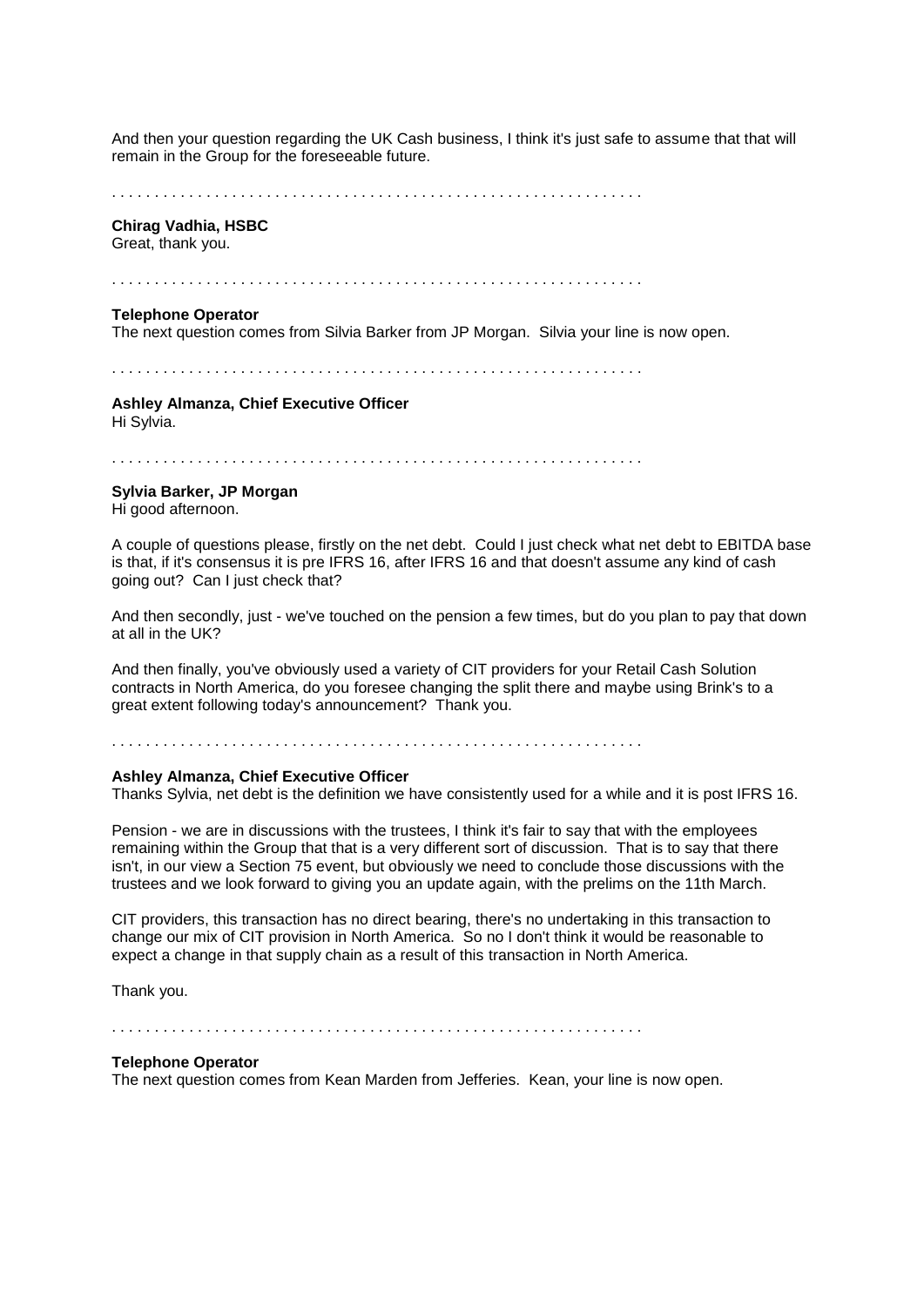# . . . . . . . . . . . . . . . . . . . . . . . . . . . . . . . . . . . . . . . . . . . . . . . . . . . . . . . . . . . . . .

#### **Kean Marden, Jefferies**

Thanks very much, apologies in advance, I've got quite a few.

First of all I guess most people in financial markets would have been valuing the assets on and EV EBITDA basis and I can see you've EV EBIT, but I'm wondering if you can share the multiple, I presume it should be something in the region of 9 times, is that correct?

. . . . . . . . . . . . . . . . . . . . . . . . . . . . . . . . . . . . . . . . . . . . . . . . . . . . . . . . . . . . . .

# **Helen Parris, Director of Investor Relations**

I think it's because we haven't disclosed the depreciation by segment before, that's why it's not something we use.

. . . . . . . . . . . . . . . . . . . . . . . . . . . . . . . . . . . . . . . . . . . . . . . . . . . . . . . . . . . . . .

#### **Ashley Almanza, Chief Executive Officer**

We just have never looked at it in that way and you'll know Kean from previous disposals we've always just done it on a EBITA basis, so happy to confirm offline what that is. Helen can you?

. . . . . . . . . . . . . . . . . . . . . . . . . . . . . . . . . . . . . . . . . . . . . . . . . . . . . . . . . . . . . .

#### **Helen Parris, Director of Investor Relations**

Yeah I think obviously we're slightly uncomfortable with this announcement a few weeks before our full year results and we will clearly be able to give more detail at that point really. I think we're sort of a bit stuck in terms of what we can say without selectively disclosing some of our full year '19 numbers.

. . . . . . . . . . . . . . . . . . . . . . . . . . . . . . . . . . . . . . . . . . . . . . . . . . . . . . . . . . . . . .

#### **Kean Marden, Jefferies**

Okay I'm unsure why giving the D&A would do that, but that's fine if you feel that way that's okay.

Secondly, you mention in the statement that there is a £3M disposal profits, will you need to pay any capital gains on that at any point?

. . . . . . . . . . . . . . . . . . . . . . . . . . . . . . . . . . . . . . . . . . . . . . . . . . . . . . . . . . . . . .

# **Ashley Almanza, Chief Executive Officer**

There's very modest tax payable on this, probably in the order of £10m to £15m.

. . . . . . . . . . . . . . . . . . . . . . . . . . . . . . . . . . . . . . . . . . . . . . . . . . . . . . . . . . . . . .

#### **Kean Marden, Jefferies**

Great thank you. Also just to come back on the pension point, I appreciate that there isn't a Section 75 event. But obviously in the notes to your Report and Accounts of the last few years there appears to be an agreement that a substantial disposal transaction might lead to an event where the UK pension received some cash. Are you suggesting here that this transaction won't lead to that event?

. . . . . . . . . . . . . . . . . . . . . . . . . . . . . . . . . . . . . . . . . . . . . . . . . . . . . . . . . . . . . .

# **Ashley Almanza, Chief Executive Officer**

Well I think a couple of things, we obviously want to respect the discussions that we're having with the trustees and don't want to publically get in front of those discussions. However, what I can say is that it's a very, very difficult picture with the employees remaining with the Group.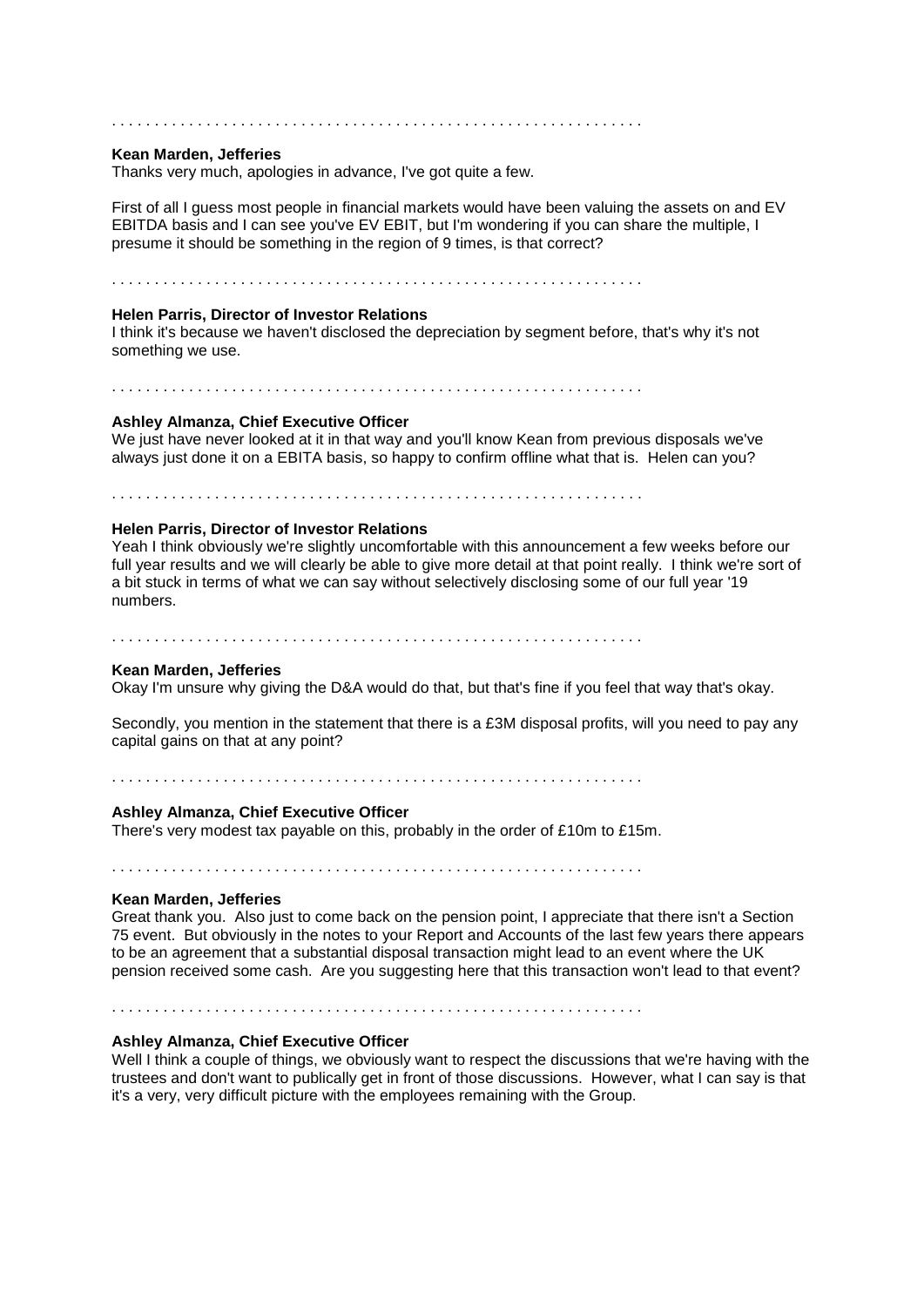So I think without as I say over stepping the mark in terms of the conversations that we are having with trustees, I hope that gives you a sense that we don't see this as a major event.

. . . . . . . . . . . . . . . . . . . . . . . . . . . . . . . . . . . . . . . . . . . . . . . . . . . . . . . . . . . . . .

#### **Kean Marden, Jefferies**

Okay, thanks very much.

And then just the final two from me, is this offer binding, or is there an opportunity for a third party to step in with a competing offer?

. . . . . . . . . . . . . . . . . . . . . . . . . . . . . . . . . . . . . . . . . . . . . . . . . . . . . . . . . . . . . .

#### **Ashley Almanza, Chief Executive Officer**

This offer is binding.

. . . . . . . . . . . . . . . . . . . . . . . . . . . . . . . . . . . . . . . . . . . . . . . . . . . . . . . . . . . . . .

#### **Kean Marden, Jefferies**

Great.

And then finally do you have any plans to offset the earnings dilution from the transaction?

. . . . . . . . . . . . . . . . . . . . . . . . . . . . . . . . . . . . . . . . . . . . . . . . . . . . . . . . . . . . . .

# **Ashley Almanza, Chief Executive Officer**

Yes. And what we've said today is the cost efficiency programme that we're going to be pursuing this year and next year and again I'm afraid we'll say more about that on the 11th of March. But that will obviously offset a good deal of the dilution.

. . . . . . . . . . . . . . . . . . . . . . . . . . . . . . . . . . . . . . . . . . . . . . . . . . . . . . . . . . . . . .

## **Kean Marden, Jefferies**

Okay thanks very much Ashley, much appreciated.

# . . . . . . . . . . . . . . . . . . . . . . . . . . . . . . . . . . . . . . . . . . . . . . . . . . . . . . . . . . . . . .

# **Ashley Almanza, Chief Executive Officer**

All right, thank you.

. . . . . . . . . . . . . . . . . . . . . . . . . . . . . . . . . . . . . . . . . . . . . . . . . . . . . . . . . . . . . .

## **Telephone Operator**

We have another question from Edward Stanley from Morgan Stanley. Edward your line is now open.

. . . . . . . . . . . . . . . . . . . . . . . . . . . . . . . . . . . . . . . . . . . . . . . . . . . . . . . . . . . . . .

# **Edward Stanley, Morgan Stanley**

Hi thank you for taking my questions.

Just following up on Kean's point, in the Brink's release it says \$150m of EBITDA, to save us having to guess an exchange rate can we not just know what the EBITDA number is so that we can - I know you don't sort of separate depreciation, but it may be helpful to know?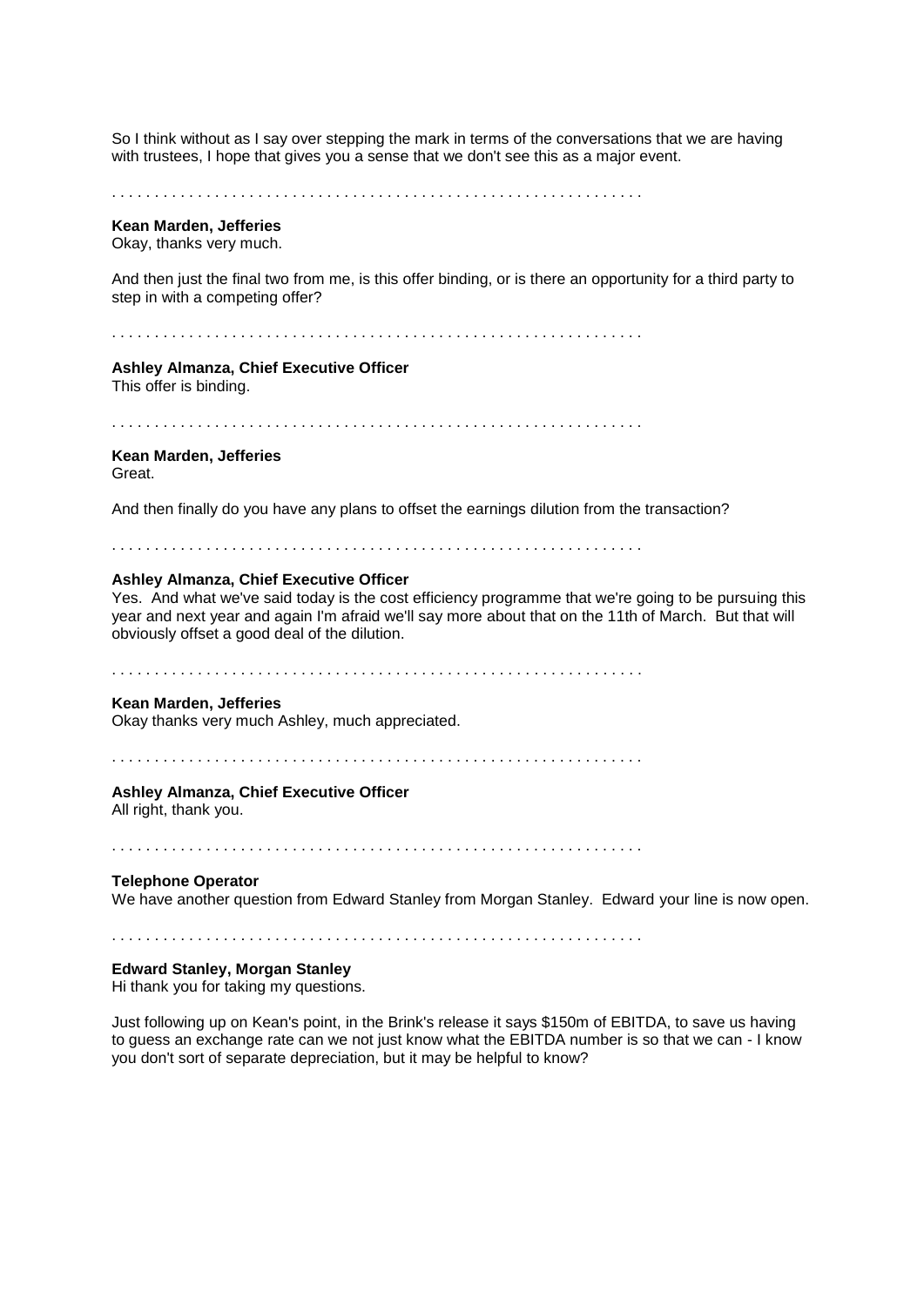The second question is, while it makes sense for you to keep the UK business because of the pension, presumably you're still open to a bid for the reminder of the Cash business or Retail Cash Solutions should you get the right price for it?

And finally, I think you were guiding previously to £25m to £50m of sort of exceptional costs whether you were to either sell it or do a spin off. So how has that thinking evolved, how much have you currently spent to date on the process of separation that we should sort of put in our models?

. . . . . . . . . . . . . . . . . . . . . . . . . . . . . . . . . . . . . . . . . . . . . . . . . . . . . . . . . . . . . .

# **Ashley Almanza, Chief Executive Officer**

So taking your last question first. I think by the time we have concluded the transition we will have spent around £50m. I think, Tim is not on this call, but I think Tim had guided more towards £40m to £50m at our last engagement with the market. So I think that's still a good number by the time we finish the process.

In terms of bids for businesses, you know I think the first thing we'd say is what we've set out in our announcement, which is the Board is determined that it's in the best interest of the company for us to develop and continue to develop the rapidly growing Cash Technology business, because we think we have a significant competitive advantage and that appears to be what the market is selling us right now.

Having said that, of course you know we manage the business on behalf of shareholders and we have a duty to consider any credible proposals that we receive and we will continue to do that.

So I suppose what I'd say is nothing different from how we would have operated in the past.

And then on your EBITDA question, I think we're just going to follow up with that offline.

Thank you.

. . . . . . . . . . . . . . . . . . . . . . . . . . . . . . . . . . . . . . . . . . . . . . . . . . . . . . . . . . . . . .

## **Edward Stanley, Morgan Stanley**

Thank you.

. . . . . . . . . . . . . . . . . . . . . . . . . . . . . . . . . . . . . . . . . . . . . . . . . . . . . . . . . . . . . .

#### **Telephone Operator**

The next question is from Stephen Goulden from Deutsche Bank. Stephen your line is now open?

. . . . . . . . . . . . . . . . . . . . . . . . . . . . . . . . . . . . . . . . . . . . . . . . . . . . . . . . . . . . . .

#### **Steve Goulden, Deutsche Bank**

Thanks. I just wanted to clarify on the potential dis-synergies around the sale of the business, so you'd said before the Brink's could potentially be a route to market and a partner for you in selling the Retail Cash Solutions product. You know is this a major route to market, is this going to be a significant sales channel or would you still say that you envisage going direct? And can you give us any kind of feel for what the potential dis-synergies in having previously sold bundled offerings, now only selling Retail Cash Solutions products might be?

. . . . . . . . . . . . . . . . . . . . . . . . . . . . . . . . . . . . . . . . . . . . . . . . . . . . . . . . . . . . . .

# **Ashley Almanza, Chief Executive Officer**

I don't think there are any significant dis-synergies. I mean I think the first thing to say is that most of our growth in 2019 and when we look at our pipeline is outside of the territories where we're selling